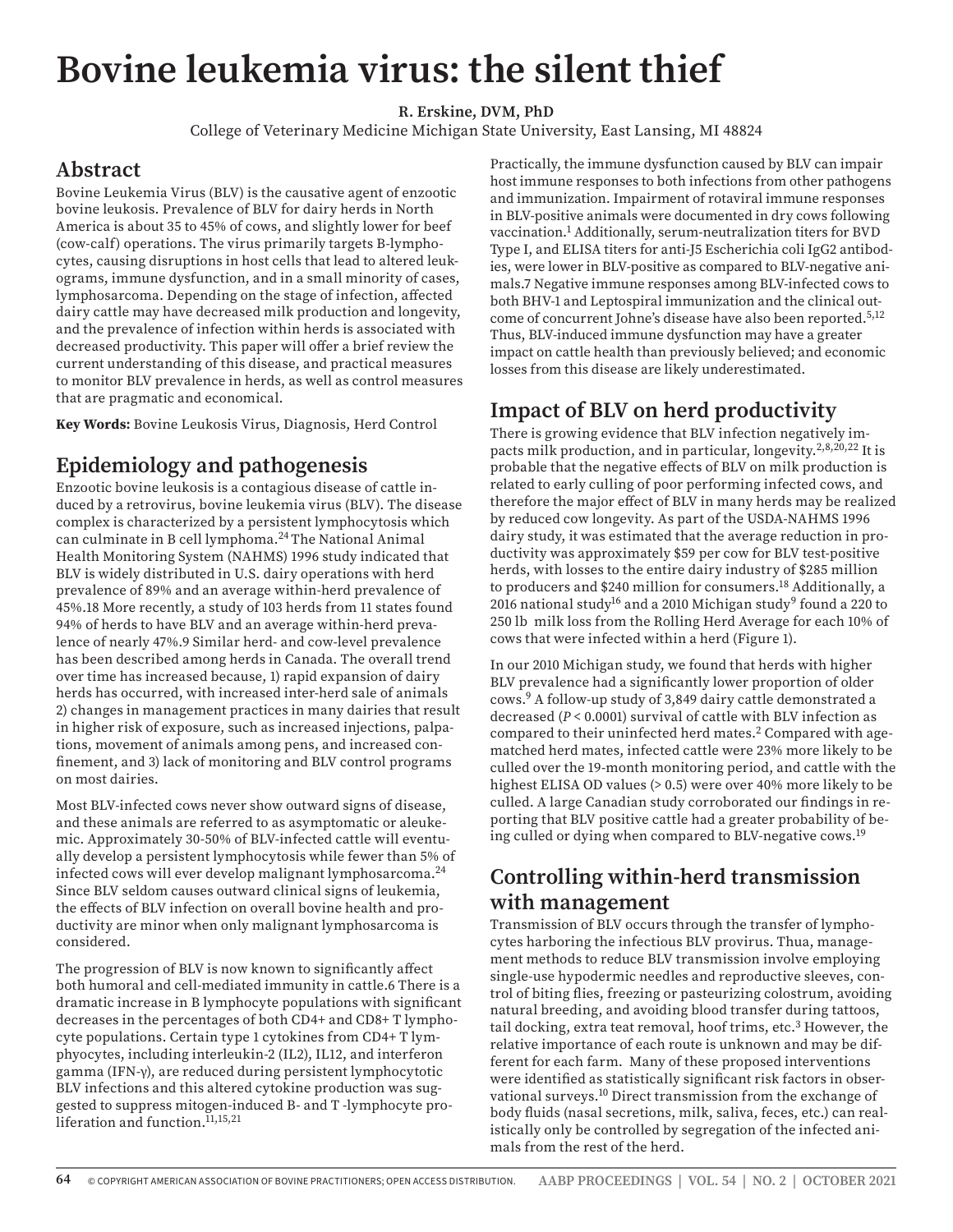**Figure 1:** Association between herd prevalence of bovine leukemia virus and rolling herd average milk production (NAHMS USDA, 1999; Erskine, 2012a; Ott, 2003; LaDronka, 2018)



Switching to single- use needles and obstetric sleeves is probably the most frequently attempted method of control. Anecdotal reports from several herds that switched to single-use needles and/ or reproductive sleeves often indicate no measurable decrease in their BLV prevalence. However, there certainly are other reasons for improvement in medical hygiene in that veterinarians need to be 100% sure that they are not in any way causing any disease transmission. A three-herd intervention trial to reduce BLV transmission found that the rate of new BLV infections in cattle receiving single-use hypodermic needles and rectal examination sleeves did not differ from herd mate controls.<sup>23</sup> We speculate that specific management interventions by themselves showed little effect due to their inability to control all of the multiple routes of direct and indirect transmission.

## **Detecting super-shedders for culling or segregation**

Proviral load (PVL) is the number of viral copies per cell or volume of blood, nasal secretions, saliva, milk or other fluids.<sup>13,25</sup> PVL differs vastly among ELISA-positive cattle. The first herd we tested 2 years ago had 12 ELISA-positive cattle, with PVL ranging from 30 to 48,826 (x 104 copies per μl of blood). This means that the cow with the highest PVL had 1,648 times more provirus per unit of blood than did the cow with the lowest PVL. Hence, the term "Super-Shedder" is used for high-PVL cattle. The standard BLV antibody ELISA test cannot distinguish low PVL from high PVL cattle.<sup>4</sup> Also, the correlation between ELISA antibodies and PVL is generally weak, but there is a strong correlation between BLV PVL and blood lymphocyte counts.<sup>4</sup>

Field data supports the idea that most natural BLV transmission is from high PVL cattle; there was no transmission in the subsequent 20 months after 20 low PVL cows were introduced into a herd of 105 BLV ELISA-negative cattle.14 The same paper also noted that the minimum BLV infective dose from low PVL cattle would require the transfer of such a large volume of blood between animals that this would rarely happen. Cattle infected with less than 3 copies /100 cells (i.e., low PVL) did not transmit BLV to other cattle for more than 30 months.<sup>17</sup> All transmission

was from cattle with higher PVL. This laboratory and field evidence strongly supports our working hypothesis that PVL is positively associated with infectivity. The many routes of BLV direct and indirect transmission appear to be largely dependent upon transmission from this subset of highly infectious cattle, making their removal from the herd (via culling or segregation) the obvious critical control point. Further studies have shown a low BLV proviral load in milk, saliva, nasal secretions, smegma and semen, especially when blood PVL values are high.<sup>13,25</sup> Focusing on transmission from so many infectious fluids could prove very difficult compared to removing the high PVL cows whose presence in the herd is the common factor and the weakest link in the various chains of transmission.

The term "Super-shedder" is relative to the distribution of PVL values within each herd. Therefore, in application, the term "super-shedders" is defined as the highest PVL cow, relative to herd mates.

## **First steps: The BLV herd profile**

The first step for a dairy client interested in BLV control is the BLV herd profile (Erskine, et al., 2012c; Figures 2 and 3), which can be done via ELISA testing of either blood or milk samples. Milk samples submitted through the local DHI organization is usually the easiest, and can be done whether or not the herd uses routine DHI testing. The 10 most recently calved cows in the 1st, 2nd, 3rd and 4th+ lactations are tested. Don't let the producer "'pick and choose"' which cattle to test. The prevalence in each lactation group is simply the percentage of tested animals which were positive. The 1st lactation prevalence is particularly useful because it reflects transmission that occurred in the young stock. An estimate of overall prevalence in the herd is determined by taking the simple average of the 4 lactationspecific measures of prevalence. This average is independent of the herd age breakdown so it can be used to compare among herds and with historical records from the same herd. Herds with a low estimated prevalence may choose to do a whole herd test and cull positive cows to be free of the disease, providing they maintain a closed herd and make sure their young stock are also negative.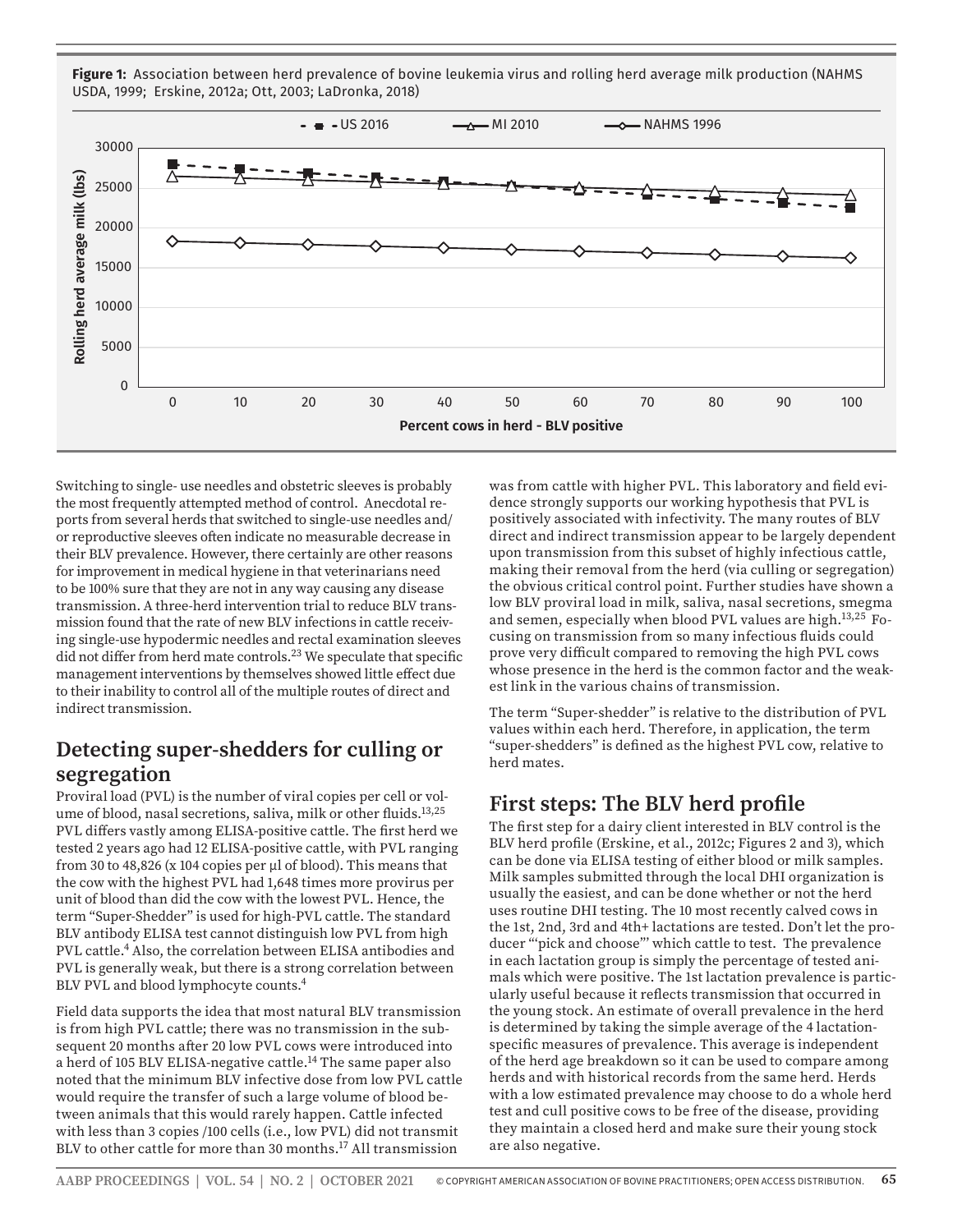The herd profile can also help identify age groups where management should be targeted. For example, the herd profile in Figure 2 shows the typical pattern of first lactation cows entering the milking herd at a low prevalence, but then increasing prevalence in later lactations. For a herd with this pattern, management changes should be targeted to reduce transmission within the milking herd. The herd profile in Figure 3 is less common, and demonstrates a pattern where cows are entering the herd already having a high BLV prevalence, which is maintained relatively constant in later lactations. Such a herd should focus their efforts on eliminating risk factors for calves and growing heifers.

#### **Summary**

The prevalence of BLV in our U.S. dairy cows has increased from about 10% in the 1970s to almost 50%. Along with this increase in prevalence has been a new recognition of the hidden economic impact of this disease on milk production and cow longevity. Successful eradication programs in other countries have relied on culling antibody-positive cattle, sometimes preceded by temporary segregation. Management interventions to reduce intra-herd transmission may be unsuccessful if monitoring of herd prevalence and PVL cows ("super-shedders") is not done concurrently. New diagnostic and disease control approaches are under development to help dairy producers control BLV transmission.

#### **Acknowledgements**

This material is based on work supported by the United States Department of Agriculture and the National Institute of Food and Agriculture award numbers 2014-67015-21632, 2014-68004- 21881 and 2015-67028-23652 and by the Sterner Fund for Cattle Health.

#### **References**

1. Archambault, D, G Morin, and MA Elazhary. Possible impairment of rotavirus immune response in cattle infected with BLV. *Vet Rec* 1989; 124: 570–572. (8)

2. Bartlett PC, B Norby, TM Byrem, A Parmelee, JT Ledergerber, and RJ Erskine. Bovine leukemia virus and cow longevity in Michigan dairy herds. *J Dairy Sci* 2013; 96: 1591-1597. (14)

3. Bartlett, PC, LM Sordillo, TM Byrem, B Norby, DL Grooms, CL Swenson, J Zalucha, and RJ Erskine. Options for the control of bovine leukemia virus in dairy cattle. *JAVMA* 2014; 244:914- 922. (17)

4. Bartlett PC, VL Ruggiero HC Hutchinson, CJ Droscha, B Norby, KRB Sporer and TM Taxis. Current Developments in the Epidemiology and Control of Enzootic Bovine Leukosis as Caused by Bovine Leukemia Virus. *Pathogens*.2020; 9:1058. (23)

5. Coussens PM., S Sipkovsky, B Murphy, J Roussey, and CJ Colvin. Regulatory T cells in cattle and their potential role in bovine paratuberculosis. *Comp Immunol Microbio Infect Diseases* 2012;35:233-239. (10)

6. Erskine R J, CM Corl JC Gandy, and LM Sordillo. 2011a. Effect of infection with bovine leukosis virus on lymphocyte proliferation and apoptosis in dairy cattle. *Am J Vet Res* 2011; 72:1059– 1064. (4)

7. Erskine R J, PC Bartlett, KM Sabo, and LM Sordillo. Bovine leukemia virus infection in dairy cattle: effect on serological response to immunization against J5 Escherichia coli bacterin. Vet Med Int 2011. **www.hindawi.com/journals/vmi/2011/915747/**. Accessed Feb 28, 2014. (9)

8. Erskine, RJ, PC Bartlett, TM Byrem, CL Render, C Febvay, and JT Houseman. Association between bovine leukemia virus, production, and population age in Michigan dairy herds. *J Dairy Sci*  2012; 95:727-734. (13)

9. Erskine RJ, PC Bartlett, TM Byrem, CL Render, C Febvay, and JT Houseman. Using a herd profile to determine age-specific prevalence of bovine leukemia virus in Michigan dairy herds. *Vet Med Intl* 2012; 350-374.(3)

10. Erskine, RJ, PC Bartlett, TM Byrem, CL Render, C Febvay, and JT Houseman. Herd-level determinants of bovine leukemia virus prevalence in dairy farms. *J Dairy Res* 2012; 79:445-450. (19)



**Figure 2:** Results of a BLV herd profile from a herd in which cows enter the milking herd with low prevalence but then become positive in subsequent lactations. This pattern suggests that most transmission is in the milking herd.